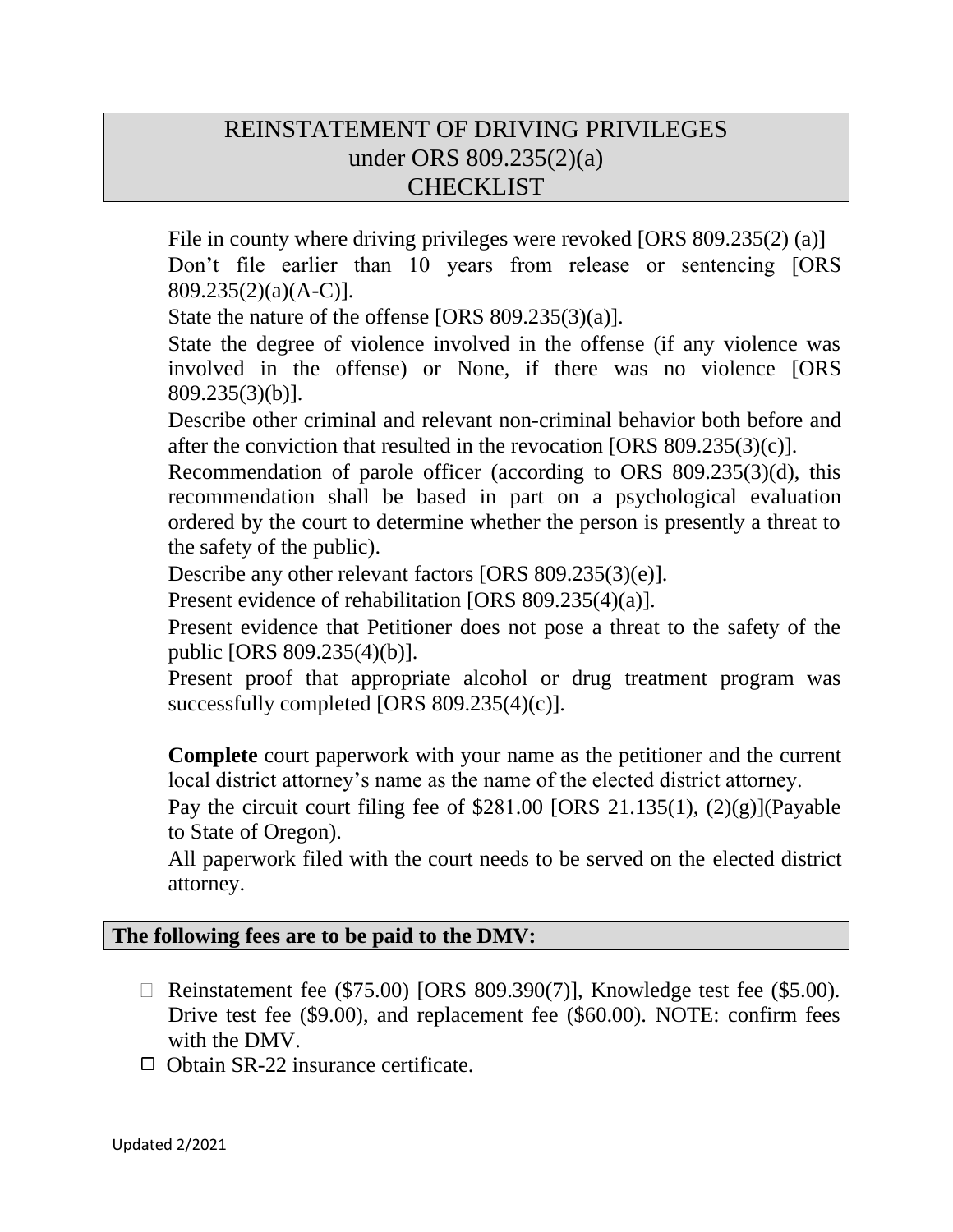| 1                 | IN THE CIRCUIT COURT OF THE STATE OF OREGON                                                    |                                                                                          |  |  |  |
|-------------------|------------------------------------------------------------------------------------------------|------------------------------------------------------------------------------------------|--|--|--|
| 2                 | FOR THE COUNTY OF COLUMBIA                                                                     |                                                                                          |  |  |  |
| 3                 | In the Matter of the Restoration of                                                            |                                                                                          |  |  |  |
| 4                 | Oregon Driving Privileges of:                                                                  | Case No.                                                                                 |  |  |  |
| 5                 |                                                                                                |                                                                                          |  |  |  |
| 6                 | Petitioner.<br>${\bf V}$ .                                                                     | PETITION FOR AN ORDER TO<br><b>RESTORE DRIVING PRIVILEGES</b>                            |  |  |  |
| 7                 | (name of elected District Attorney)                                                            | PURSUANT TO ORS 809.235(2)(a)                                                            |  |  |  |
| 8                 | the District Attorney of the County of                                                         |                                                                                          |  |  |  |
| $\mathsf 9$<br>10 | <b>COLUMBIA</b><br>(Name of County Where Conviction Occurred),                                 |                                                                                          |  |  |  |
| 11                | Respondent.                                                                                    |                                                                                          |  |  |  |
| 12                | The Petitioner hereby seeks an Order of this Court restoring his/her Oregon Driving            |                                                                                          |  |  |  |
| 13                | Privileges pursuant to ORS 809.235(2)(a). Petitioner alleges the following circumstances exist |                                                                                          |  |  |  |
| 14                | as of the date of this Petition:                                                               |                                                                                          |  |  |  |
| 15                |                                                                                                | 1.                                                                                       |  |  |  |
| 16                | Ten (10) years have elapsed since the Petitioner was: (CHOOSE ONE)                             |                                                                                          |  |  |  |
| 17                |                                                                                                | "released on parole or post-prison supervision for the crime for which the Petitioner's  |  |  |  |
| 18                | driving privileges were revoked and any other crimes arising out of the same criminal          |                                                                                          |  |  |  |
| 19                | episode"                                                                                       |                                                                                          |  |  |  |
| 20                | "sentenced to probation for the crime for which the Petitioner's driving privileges were       |                                                                                          |  |  |  |
| 21                | revoked"                                                                                       |                                                                                          |  |  |  |
| 22                |                                                                                                | "revoked from probation for the crime for which the Petitioner's driving privileges were |  |  |  |
| 23                | revoked"                                                                                       |                                                                                          |  |  |  |
| 24                |                                                                                                |                                                                                          |  |  |  |
| $25$              |                                                                                                |                                                                                          |  |  |  |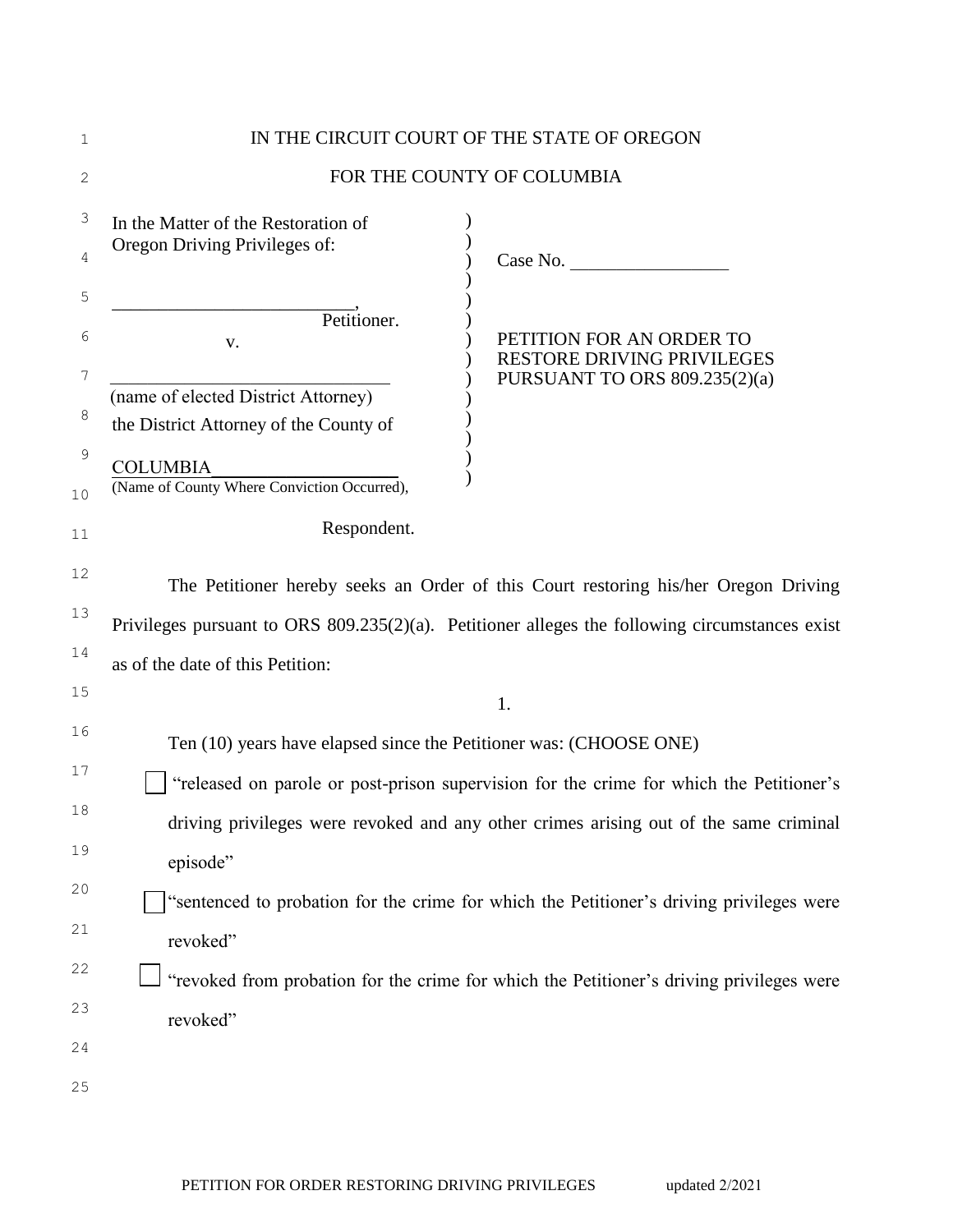| 1  | "sentenced for the crime for which the Petitioner's driving privileges were revoked, and                                                                                                                                                                    |  |  |
|----|-------------------------------------------------------------------------------------------------------------------------------------------------------------------------------------------------------------------------------------------------------------|--|--|
| 2  | the Petitioner was not imprisoned, sentenced to probation or placed on probation for the                                                                                                                                                                    |  |  |
| 3  | crime for which the Petitioner's driving privileges were revoked".                                                                                                                                                                                          |  |  |
| 4  | 2.                                                                                                                                                                                                                                                          |  |  |
| 5  | The Petitioner has not been convicted of any criminal offense involving a motor vehicle                                                                                                                                                                     |  |  |
| 6  | since the one which resulted in the driving privilege revocation that is the basis of this Petition.                                                                                                                                                        |  |  |
| 7  | 3.                                                                                                                                                                                                                                                          |  |  |
| 8  | The details of the crime for which Petitioner's driving privileges were revoked (and any                                                                                                                                                                    |  |  |
| 9  | other crime(s) arising out of the same criminal episode) are:                                                                                                                                                                                               |  |  |
| 10 | NAME OF CRIME(S):                                                                                                                                                                                                                                           |  |  |
| 11 | CASE NUMBER(S):                                                                                                                                                                                                                                             |  |  |
| 12 |                                                                                                                                                                                                                                                             |  |  |
| 13 | DATE OF SENTENCING:<br><u> 1989 - Jan Barbara Barat, margaret eta idazlea (h. 1989).</u>                                                                                                                                                                    |  |  |
| 14 |                                                                                                                                                                                                                                                             |  |  |
| 15 |                                                                                                                                                                                                                                                             |  |  |
| 16 | $\overline{4}$ .                                                                                                                                                                                                                                            |  |  |
| 17 | Information relevant to the factors in ORS 809.235(3) follows:                                                                                                                                                                                              |  |  |
| 18 | <b>NATURE OF OFFENSE:</b>                                                                                                                                                                                                                                   |  |  |
| 19 | DEGREE OF VIOLENCE:<br><u>and the state of the state of the state of the state of the state of the state of the state of the state of the state of the state of the state of the state of the state of the state of the state of the state of the state</u> |  |  |
| 20 | RELEVANT CRIMINAL & NONCRIMINAL BEHAVIOR BEFORE & AFTER                                                                                                                                                                                                     |  |  |
| 21 | THE CONVICTION:<br><u> 1989 - Johann Barbara, martxa al III-lea (h. 1989).</u>                                                                                                                                                                              |  |  |
| 22 |                                                                                                                                                                                                                                                             |  |  |
| 23 | (i.e. What was your life like before the conviction? After? What efforts had you<br>made to attain sobriety before? After? Did you have a criminal history before?)                                                                                         |  |  |
| 24 |                                                                                                                                                                                                                                                             |  |  |
| 25 |                                                                                                                                                                                                                                                             |  |  |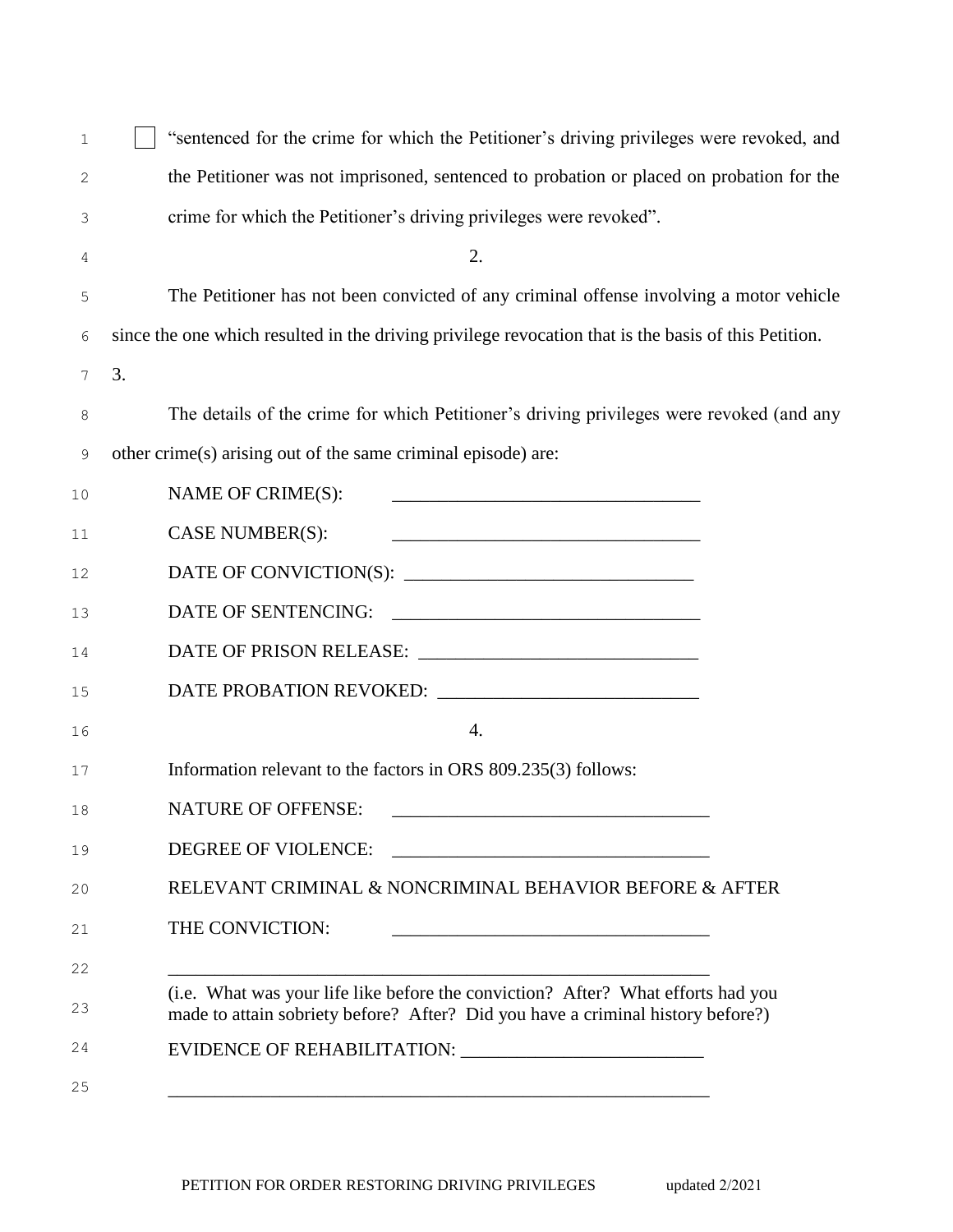| 1          |                                                                                                  | 5.                                                                                     |                                     |            |
|------------|--------------------------------------------------------------------------------------------------|----------------------------------------------------------------------------------------|-------------------------------------|------------|
| $\sqrt{2}$ | The Petitioner has completed an alcohol or drug treatment program in a facility approved         |                                                                                        |                                     |            |
| 3          | by the Director of the Oregon Health Authority or a similar program in another jurisdiction, and |                                                                                        |                                     |            |
| 4          |                                                                                                  | the Certificate of Completion is attached to this Petition as Exhibit A.               |                                     |            |
| 5          |                                                                                                  | 6.                                                                                     |                                     |            |
| 6          | This Petition will be served on the Respondent as required by law promptly after filing.         |                                                                                        |                                     |            |
| 7          | NOW THEREFORE, the Petitioner prays:                                                             |                                                                                        |                                     |            |
| 8          | 1.                                                                                               | (If applicable:) That the Court to Order Petitioner's Parole Officer to obtain a       |                                     |            |
| 9          |                                                                                                  | psychological evaluation to determine whether the Petitioner is presently a threat to  |                                     |            |
| 10         |                                                                                                  | the safety of the public, so that the Parole Officer can make an informed decision     |                                     |            |
| 11         |                                                                                                  | about whether to recommend Petitioner's restoration of driving privileges to the       |                                     |            |
| 12         |                                                                                                  | Court.                                                                                 |                                     |            |
| 13         |                                                                                                  | 2. (If applicable:) That the Court schedule a hearing to receive evidence on the       |                                     |            |
| 14         |                                                                                                  | Petitioner's rehabilitation, and to determine whether the Court will order restoration |                                     |            |
| 15         |                                                                                                  | of the Petitioner's driving privileges under ORS 809.235(2)(a).                        |                                     |            |
| 16         | 3.                                                                                               | That the Court issue an Order requiring that the Oregon Division of Motor Vehicles     |                                     |            |
| 17         |                                                                                                  | restore the Petitioner's driving privileges upon Petitioner's compliance with the      |                                     |            |
| 18         |                                                                                                  | necessary future responsibility filings.                                               | Dated this ______ day of __________ | , 20       |
| 19         |                                                                                                  |                                                                                        |                                     |            |
| 20         |                                                                                                  |                                                                                        | (signature of petitioner)           |            |
| 21         |                                                                                                  |                                                                                        | (address of petitioner)             |            |
| 22         |                                                                                                  |                                                                                        |                                     |            |
| 23         |                                                                                                  |                                                                                        | (city)<br>(State)                   | (zip code) |
| 24         |                                                                                                  |                                                                                        |                                     |            |
| 25         |                                                                                                  |                                                                                        | (telephone number of petitioner)    |            |

(email address of petitioner)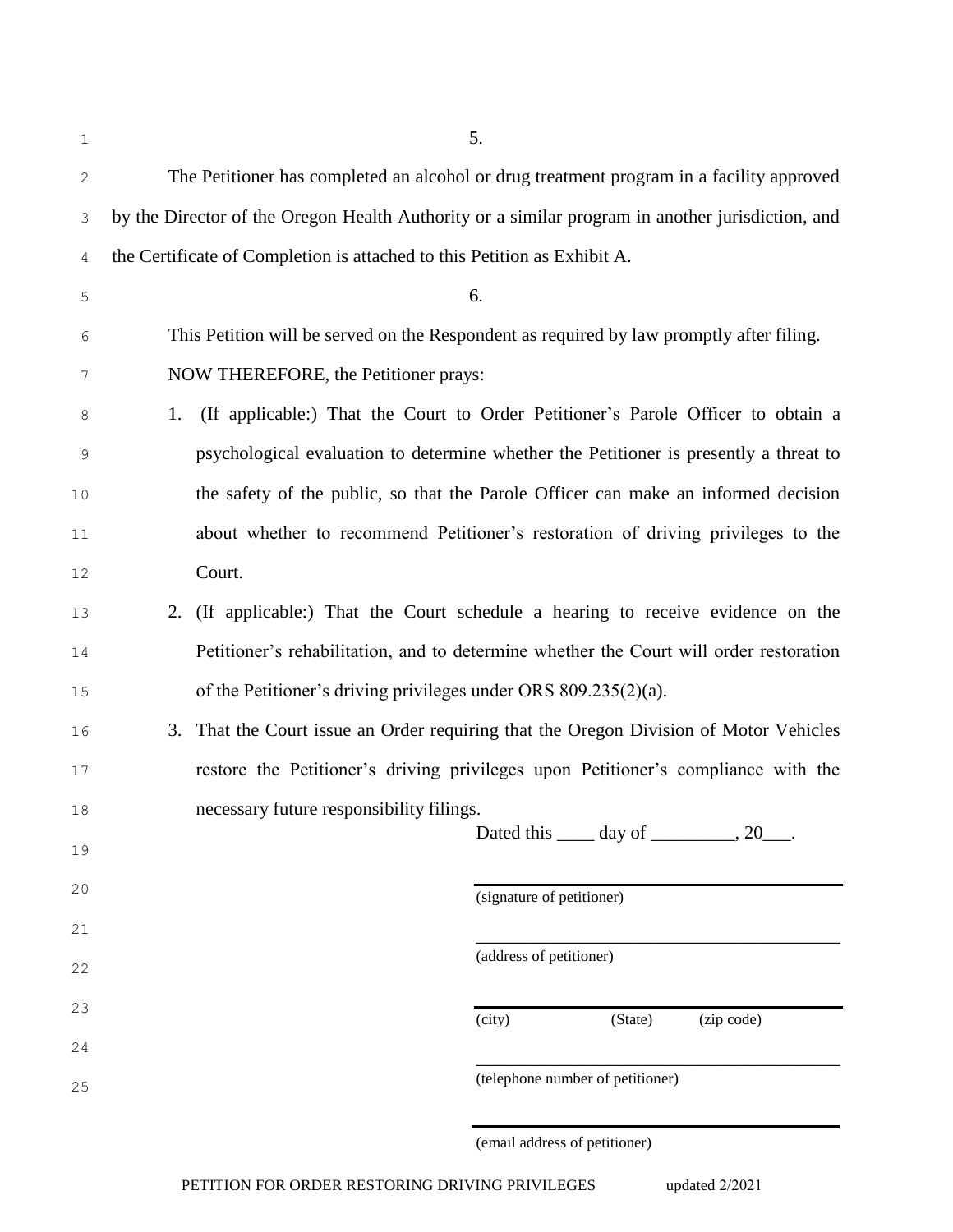| 1      |                                                                |                                                                                                  |  |  |  |  |
|--------|----------------------------------------------------------------|--------------------------------------------------------------------------------------------------|--|--|--|--|
| 2      |                                                                |                                                                                                  |  |  |  |  |
| 3      | IN THE CIRCUIT COURT OF THE STATE OF OREGON                    |                                                                                                  |  |  |  |  |
| 4      | FOR THE COUNTY OF COLUMBIA                                     |                                                                                                  |  |  |  |  |
| 5      | In the Matter of the Restoration of                            |                                                                                                  |  |  |  |  |
| 6      | Oregon Driving Privileges of:                                  |                                                                                                  |  |  |  |  |
| 7<br>8 | Petitioner.<br>V.                                              | ORDER TO RESTORE DRIVING<br>PRIVILEGES PURSUANT TO<br>ORS 809.235(2)(a)                          |  |  |  |  |
| 9      |                                                                |                                                                                                  |  |  |  |  |
| 10     | (Name of Elected District Attorney),                           |                                                                                                  |  |  |  |  |
| 11     | the District Attorney of the County of                         |                                                                                                  |  |  |  |  |
| 12     | <b>COLUMBIA</b><br>(Name of County Where Conviction Occurred), |                                                                                                  |  |  |  |  |
| 13     | Respondent.                                                    |                                                                                                  |  |  |  |  |
| 14     |                                                                |                                                                                                  |  |  |  |  |
| 15     |                                                                | This Court held the hearing required under ORS 809.235(3) on _____________, and                  |  |  |  |  |
| 16     |                                                                | found the necessary pre-requisites to restoration of driving privileges have been established by |  |  |  |  |
| 17     | clear and convincing evidence,                                 |                                                                                                  |  |  |  |  |
| 18     |                                                                | NOW THEREFORE, THE COURT HEREBY ORDERS that _________________ Oregon                             |  |  |  |  |
| 19     |                                                                | Driving Privileges shall be restored by the Oregon Division of Motor Vehicles pursuant to ORS    |  |  |  |  |
| 20     |                                                                | 809.235(2)(a), upon Petitioner's compliance with the necessary future responsibility filings.    |  |  |  |  |
| 21     |                                                                | The details of the crime for which Petitioner's driving privileges were revoked (and any         |  |  |  |  |
| 22     | other crime(s) arising out of the same criminal episode) are:  |                                                                                                  |  |  |  |  |
| 23     | NAME OF CRIME(S):                                              |                                                                                                  |  |  |  |  |
| 24     | CASE NUMBER(S):                                                |                                                                                                  |  |  |  |  |